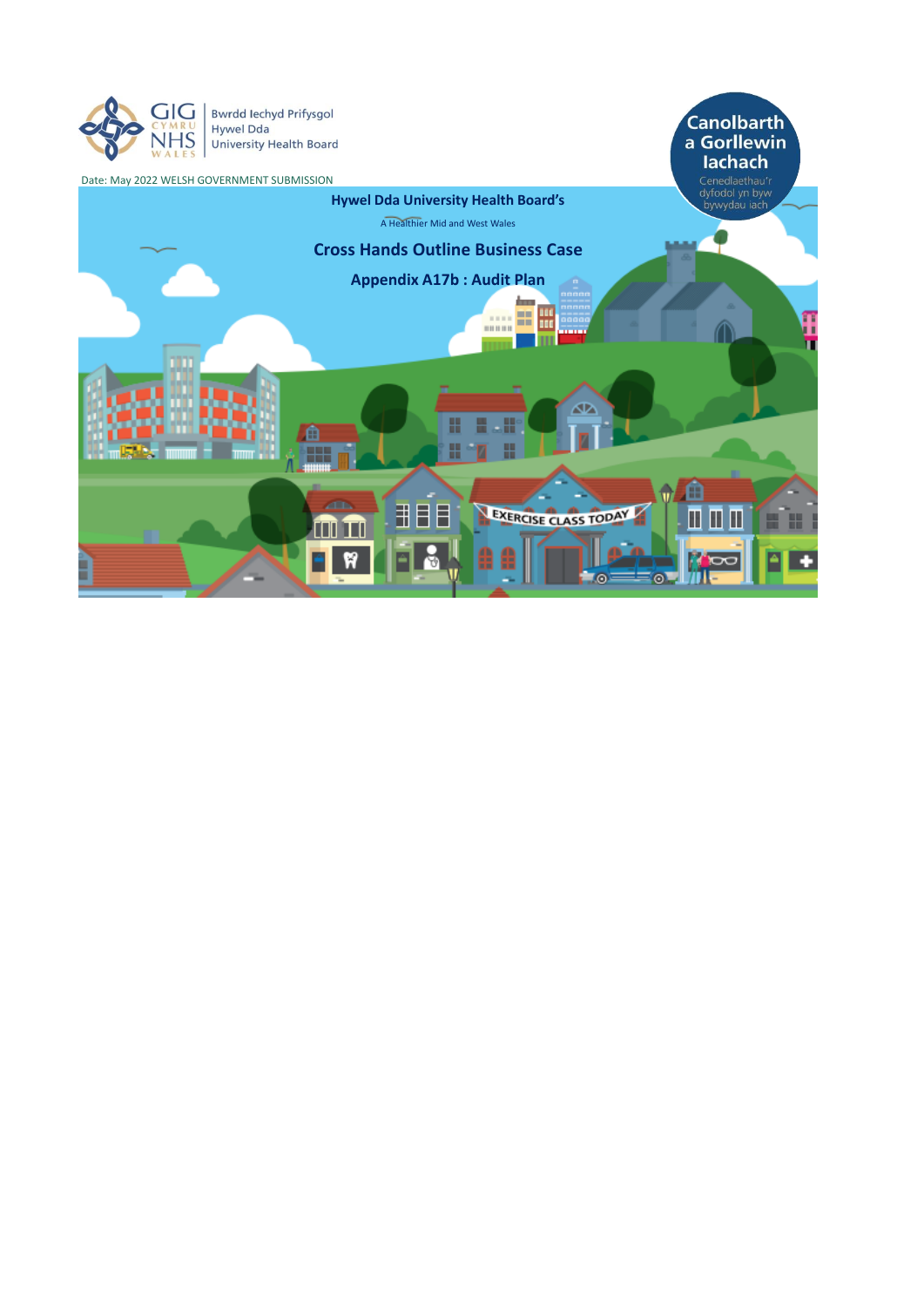## **Cross Hands**

| <b>Assurance/Approval</b>                        | <b>Outline Scope</b>                                                                                                                                                                                                                           |                        |  |                                     |                   |                 |                                |  |             | <b>Financial Years</b> |  |                                                                                                                                         |  |  |  |                              |  |             |  |  |
|--------------------------------------------------|------------------------------------------------------------------------------------------------------------------------------------------------------------------------------------------------------------------------------------------------|------------------------|--|-------------------------------------|-------------------|-----------------|--------------------------------|--|-------------|------------------------|--|-----------------------------------------------------------------------------------------------------------------------------------------|--|--|--|------------------------------|--|-------------|--|--|
|                                                  |                                                                                                                                                                                                                                                | Q3 2021/23 Q4          |  |                                     |                   |                 |                                |  |             |                        |  | 0122/23 0222/23 0322/23 0422/23 0123/24 0223/24 0323/24 0423/24 0124/25 0224/25 0324/25 0424/25 0424/25 0425/26 0225/26 0325/26 0325/26 |  |  |  |                              |  |             |  |  |
| <b>Programme/Project Milestones</b><br>Approvals |                                                                                                                                                                                                                                                |                        |  |                                     |                   |                 |                                |  |             |                        |  |                                                                                                                                         |  |  |  |                              |  |             |  |  |
|                                                  | Capital Cost £37.241m                                                                                                                                                                                                                          | <b>OBC Preparation</b> |  | and<br>OBC Submission a<br>Scrutiny | OBC Approval<br>g | FBC Preparation | FBC Submission and<br>Scrutiny |  | WG Approval |                        |  | Construction                                                                                                                            |  |  |  | <b>Service Commissioning</b> |  | Operational |  |  |
| <b>General Project-Level Assurance</b>           |                                                                                                                                                                                                                                                |                        |  |                                     |                   |                 |                                |  |             |                        |  |                                                                                                                                         |  |  |  |                              |  |             |  |  |
| Validation of Management Action                  |                                                                                                                                                                                                                                                |                        |  |                                     |                   |                 |                                |  |             |                        |  |                                                                                                                                         |  |  |  |                              |  |             |  |  |
| Governance                                       | e.g.<br><b>Board Assurances</b><br>Executive Leadership<br>Defined Arrangements<br>Effectiveness of operation<br>Effectiveness of Management and Control<br>arrangements<br>Approvals<br>Readiness to proceed<br>Adequacy and effectiveness of |                        |  |                                     |                   |                 |                                |  |             |                        |  |                                                                                                                                         |  |  |  |                              |  |             |  |  |
| <b>Functional Assurance</b>                      |                                                                                                                                                                                                                                                |                        |  |                                     |                   |                 |                                |  |             |                        |  |                                                                                                                                         |  |  |  |                              |  |             |  |  |
| Financial                                        | e.g.<br>Approvals<br><b>Budget setting</b><br>Financial Monitoring/Management<br>Use of Project Bank Accounts<br>Cost Control<br>Contingency Management<br>Risk Management (and associated costs)<br><b>Ongoing Cost Monitoring</b>            |                        |  |                                     |                   |                 |                                |  |             |                        |  |                                                                                                                                         |  |  |  |                              |  |             |  |  |
| Technical                                        | e.g.                                                                                                                                                                                                                                           |                        |  |                                     |                   |                 |                                |  |             |                        |  |                                                                                                                                         |  |  |  |                              |  |             |  |  |
|                                                  | Programme Management<br><b>Contractual Appointments</b><br>Determination of Target Cost<br>Validation of Costs to Date<br>Calculation of Pain/Gain<br>Compliance with Framework Conditions<br>Agreement of the Final Account                   |                        |  |                                     |                   |                 |                                |  |             |                        |  |                                                                                                                                         |  |  |  |                              |  |             |  |  |
| <b>Advisers</b>                                  | e.g.<br>Appointments<br>Contractual arrangements<br>Fee Management<br>Monitoring/Reporting<br>Performance                                                                                                                                      |                        |  |                                     |                   |                 |                                |  |             |                        |  |                                                                                                                                         |  |  |  |                              |  |             |  |  |
| Design                                           | e.g.<br>Design Brief<br>Affordability<br>Management of Derogations<br>Impact of Value Engineering /<br>Compliance with Design Warranties<br>Sign Off/Approvals                                                                                 |                        |  |                                     |                   |                 |                                |  |             |                        |  |                                                                                                                                         |  |  |  |                              |  |             |  |  |
| Planning                                         | e.g.<br><b>Planning Approvals</b><br>Delivery of Planning Conditions/<br>Communications/Management                                                                                                                                             |                        |  |                                     |                   |                 |                                |  |             |                        |  |                                                                                                                                         |  |  |  |                              |  |             |  |  |
| Change Control                                   | e.g.<br><b>Change Management Arrangements</b><br>Delegated Authority<br>Case for Change<br>Design Change Management<br><b>Approvals</b>                                                                                                        |                        |  |                                     |                   |                 |                                |  |             |                        |  |                                                                                                                                         |  |  |  |                              |  |             |  |  |
| Equipping                                        | e.g.<br>Procurement<br>Use of single tender actions/National<br>Specification/User requirements<br>Warranty/Guarantees<br>Delivery/Installation & Commissioning                                                                                |                        |  |                                     |                   |                 |                                |  |             |                        |  |                                                                                                                                         |  |  |  |                              |  |             |  |  |